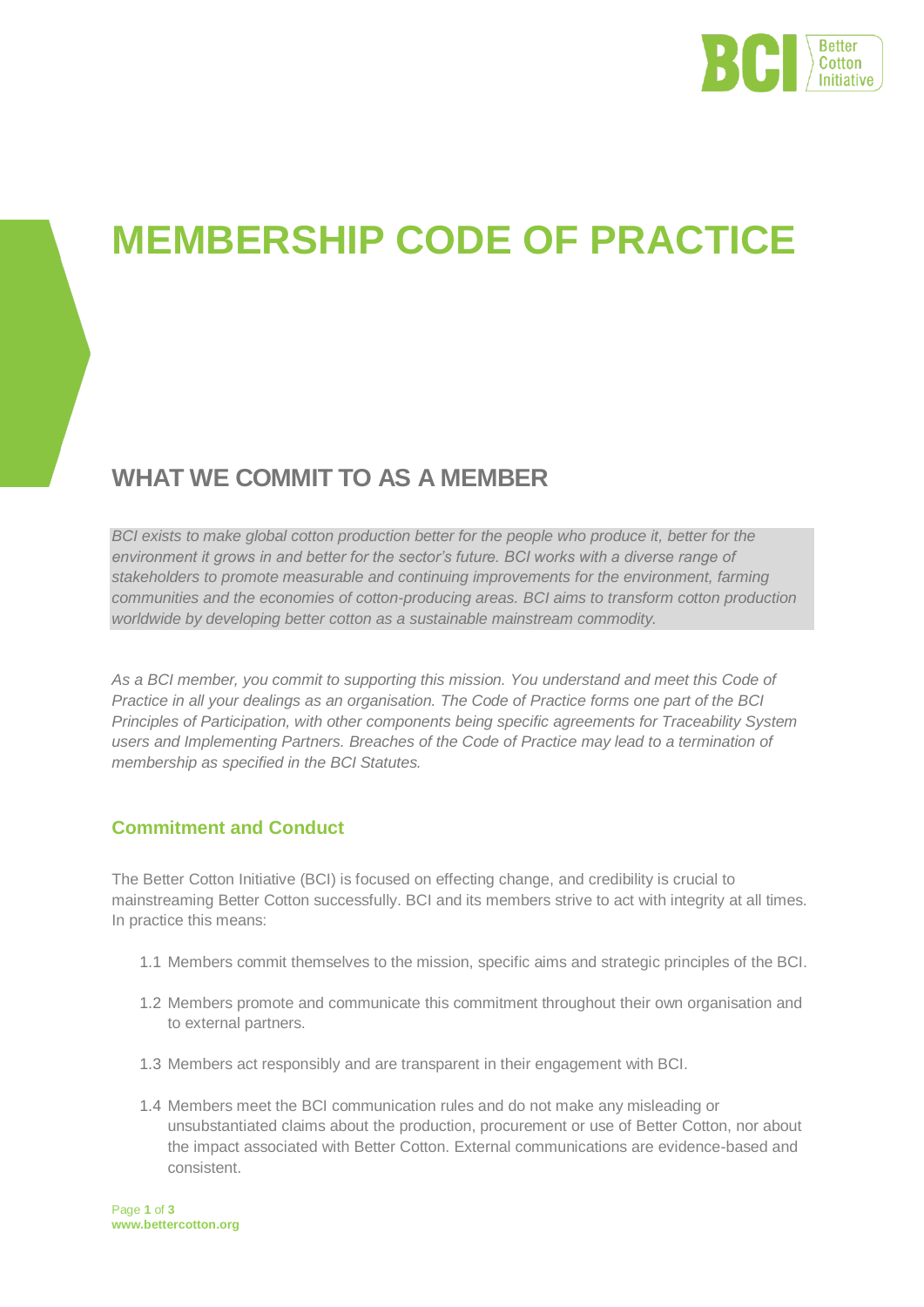

## **Collaboration and Promotion**

BCI is a multi-stakeholder initiative that promotes collaboration. BCI and its members welcome constructive feedback and aspire to be innovative.

- 2.1 Members actively share their knowledge and expertise with BCI and other members.
- 2.2 BCI complements, rather than competes with, other established initiatives. It works alongside such approaches to increase the amount of cotton produced in a more environmentally and socially sustainable way. Members commit to supporting this collaborative approach.

### **Ensuring continued credibility of the initiative**

Credibility and the multi-stakeholder nature of the initiative are crucial to BCI and its members.

- 3.1 Members help BCI monitor for false claims and other risks to BCI's integrity and credibility.
- 3.2 All members contribute to the continuous improvement of the standard and its system.
- 3.3 Members demonstrate continuous improvement, and report back to BCI on progress annually. BCI reserves the right to monitor claims made in these reports.
- 3.4 Retailers and Brands support farmers and field activities by providing investment contributions on an annual basis.

### **Commercial commitment**

Demand for Better Cotton is key to funding and influence. BCI and its members aim to improve the flow of, and commitment to Better Cotton throughout the supply chain. BCI does not set a premium and pricing is a function of the market. BCI is firmly based on the traceability of Better Cotton.

- 4.1 Members adhere strictly to the BCI anti-trust policy, and refrain from any behaviour which can be construed as anti-competitive practice.
- 4.2 Supply chain members respect contract sanctity and contribute to the building of trust in the supply chain. Members appearing on recognised default lists will be suspended and later expelled if they are not removed from the list.
- 4.3 Retailers and Brands work to procure Better Cotton in alignment with a strategy or plan for securing 100% more sustainable cotton.
- 4.4 Members work with their clients and suppliers to promote Better Cotton and share knowledge.
- 4.5 Retailers and Brands commit to working with their supply chains to promote trust and respect throughout, and commit to sending strong demand signals for Better Cotton.